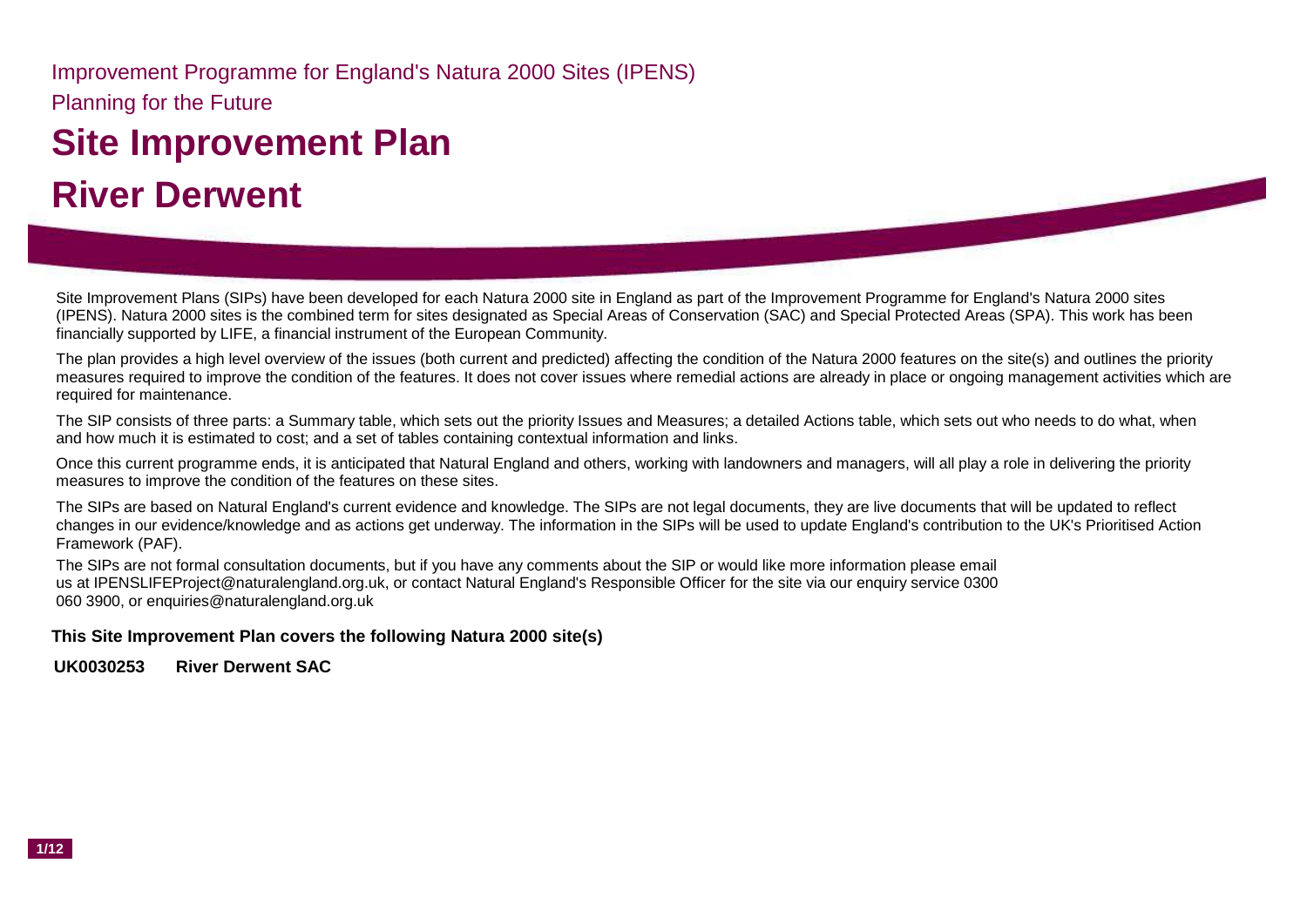# **Site description**

The River Derwent SAC represents one of the best examples of a lowland classic river profile stretching from Ryemouth to the confluence of the Ouse. It supports diverse communities of flora and fauna, notably floating vegetation dominated by water crowfoot; and river lamprey, sea lamprey, otter and bullhead.

## **Plan Summary**

*This table shows the prioritised issues for the site(s), the features they affect, the proposed measures to address the issues and the delivery bodies whose involvement is required to deliver the measures. The list of delivery bodies will include those who have agreed to the actions as well as those where discussions over their role in delivering the actions is on-going.*

| <b>Priority &amp; Issue</b>    | <b>Pressure</b><br>or Threat | <b>Feature(s) affected</b>                                                                                                                         | <b>Measure</b>                                                                                                 | <b>Delivery Bodies</b>                                                                             |
|--------------------------------|------------------------------|----------------------------------------------------------------------------------------------------------------------------------------------------|----------------------------------------------------------------------------------------------------------------|----------------------------------------------------------------------------------------------------|
| <b>Physical modification</b>   | Pressure/<br><b>Threat</b>   | H3260 Rivers with floating vegetation often dominated by<br>water-crowfoot, S1095 Sea lamprey, S1099 River lamprey,<br>S1163 Bullhead              | Implement the actions of the<br><b>River Restoration Plan</b>                                                  | <b>Environment Agency, Natural</b><br>England, Landowner(s), East<br><b>Yorkshire Rivers Trust</b> |
| 2 Water Pollution              | Threat                       | H3260 Rivers with floating vegetation often dominated by<br>water-crowfoot, S1095 Sea lamprey, S1099 River lamprey,<br>S1163 Bullhead, S1355 Otter | Implement the actions of the<br><b>Diffuse Water Pollution Plan</b><br>(DWPP)                                  | <b>Environment Agency, Natural</b><br>England, Landowner(s), East<br><b>Yorkshire Rivers Trust</b> |
| 3 Invasive species             | Threat                       | H3260 Rivers with floating vegetation often dominated by<br>water-crowfoot, S1095 Sea lamprey, S1099 River lamprey,<br>S1163 Bullhead              | Development and<br>implementation of an<br><b>Invasives Control Plan</b>                                       | <b>Environment Agency, Natural</b><br>England, Landowner(s), East<br><b>Yorkshire Rivers Trust</b> |
| 4 Change in land<br>management | <b>Threat</b>                | H3260 Rivers with floating vegetation often dominated by<br>water-crowfoot, S1095 Sea lamprey, S1099 River lamprey,<br>S1163 Bullhead              | Establish appropriate riparian<br>management through<br>implementation of NELMS                                | <b>Natural England</b>                                                                             |
| 5 Water abstraction            | Threat                       | H3260 Rivers with floating vegetation often dominated by<br>water-crowfoot, S1095 Sea lamprey, S1099 River lamprey,<br>S1163 Bullhead              | Implementation of water<br>resource management, in<br>line with Common Standards<br><b>Monitoring Guidance</b> | <b>Environment Agency</b>                                                                          |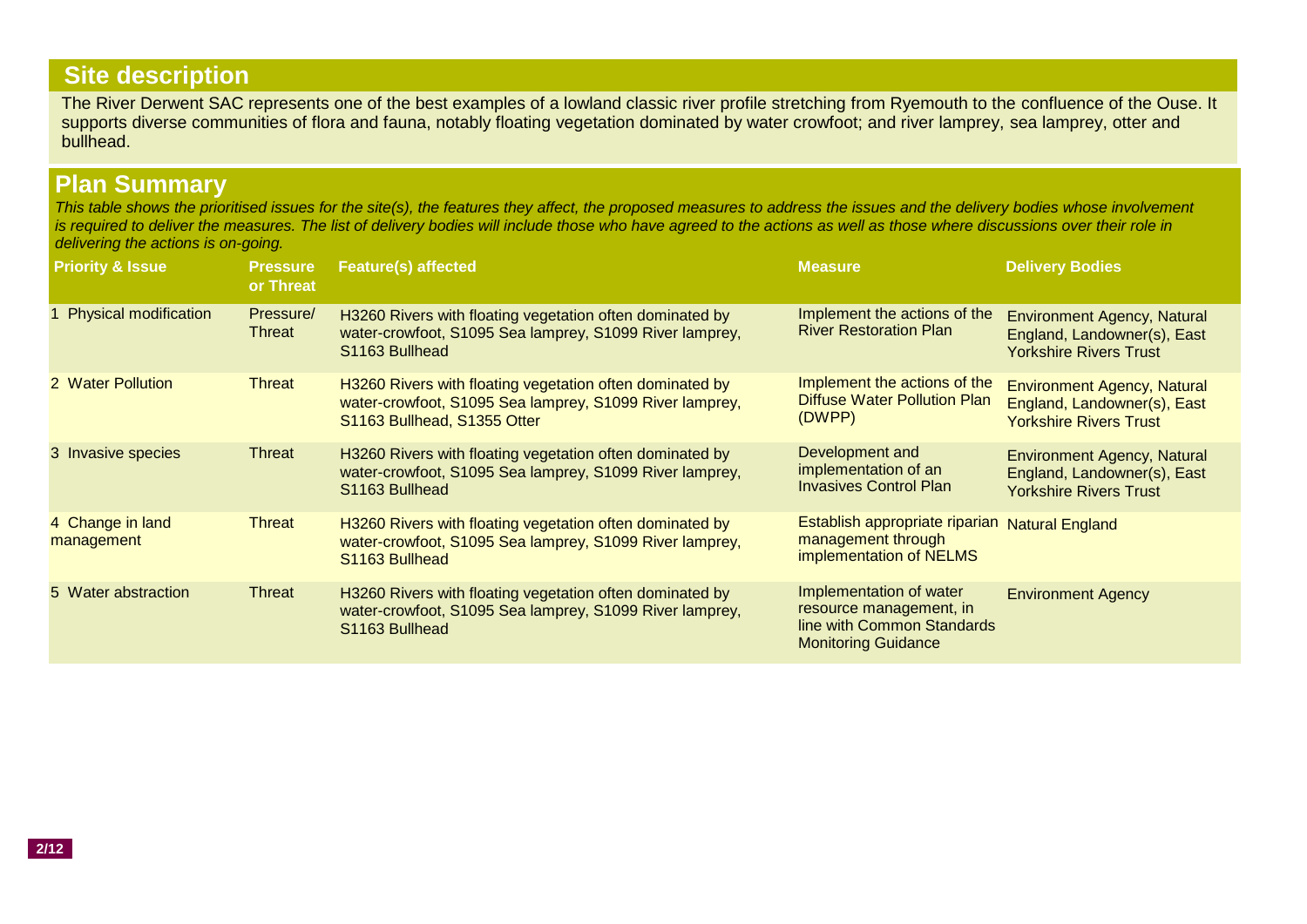### **Issues and Actions**

*This table outlines the prioritised issues that are currently impacting or threatening the condition of the features, and the outstanding actions required to address them. It*  also shows, where possible, the estimated cost of the action and the delivery bodies whose involvement will be required to implement the action. Lead delivery bodies will be responsible for coordinating the implementation of the action, but not necessarily funding it. Delivery partners will need to support the lead delivery body in *implementing the action. In the process of developing the SIPs Natural England has approached the delivery bodies to seek agreement on the actions and their roles in delivering them, although in some cases these discussions have not yet been concluded. Other interested parties, including landowners and managers, will be involved as the detailed actions are agreed and delivered. Funding options are indicated as potential (but not necessarily agreed or secured) sources to fund the actions.*

#### **1 Physical modification**

Agricultural floodplain drainage has increased the supply of fine sediment. Construction of flood embankments has removed connectivity with the floodplain for sediment deposition. Channelisation has changed the natural river system and created vertical bank profiles subject to failure. There are also six major in-channel structures in the SAC. The structures create a barrier to fish passage directly impacting upon migratory species such as lamprey. They restrict upstream movement of non-migratory fish and prevent natural sediment transfer. They impound the water, further restricting the natural processes of the river. Downstream of the weir structures higher flow does create pools and riffles favoured by the SAC species. It is considered that their removal where possible would restore a more natural system.

|    | Action Action description                                                                                                | Cost estimate | Timescale | Mechanism                                                | Funding option                                                                                                                                                      | Delivery lead body        | Delivery partner(s)                                                     |
|----|--------------------------------------------------------------------------------------------------------------------------|---------------|-----------|----------------------------------------------------------|---------------------------------------------------------------------------------------------------------------------------------------------------------------------|---------------------------|-------------------------------------------------------------------------|
| 1A | Options appraisal for removal of the<br>six in-channel structures.<br>Implementation of the outcome of the<br>appraisal. | £6,000,000    | 2014-50   | <b>River Restoration</b><br>Plan: Restoration<br>Project | Environment<br>Agency, EU<br>Life, Water<br>Framework<br><b>Directive</b><br>(WFD), Flood<br>and Coastal<br><b>Erosion Risk</b><br>Management<br>(FCERM)<br>2015-21 | <b>Environment Agency</b> | Natural England,<br>Landowner(s), East<br><b>Yorkshire Rivers Trust</b> |
|    | Action Action description                                                                                                | Cost estimate | Timescale | Mechanism                                                | Funding option                                                                                                                                                      | Delivery lead body        | Delivery partner(s)                                                     |
| 1B | Reconnecting the river to the<br>floodplain, removing floodbanks<br>where appropriate.                                   | £10,000,000   | 2014-50   | <b>River Restoration</b><br>Plan: Restoration<br>Project | Environment<br>Agency, EU<br>Life, Water<br>Framework<br><b>Directive</b><br>(WFD), Flood<br>and Coastal<br><b>Erosion Risk</b><br>Management<br>(FCERM)<br>2015-21 | <b>Environment Agency</b> | Natural England,<br>Landowner(s), East<br><b>Yorkshire Rivers Trust</b> |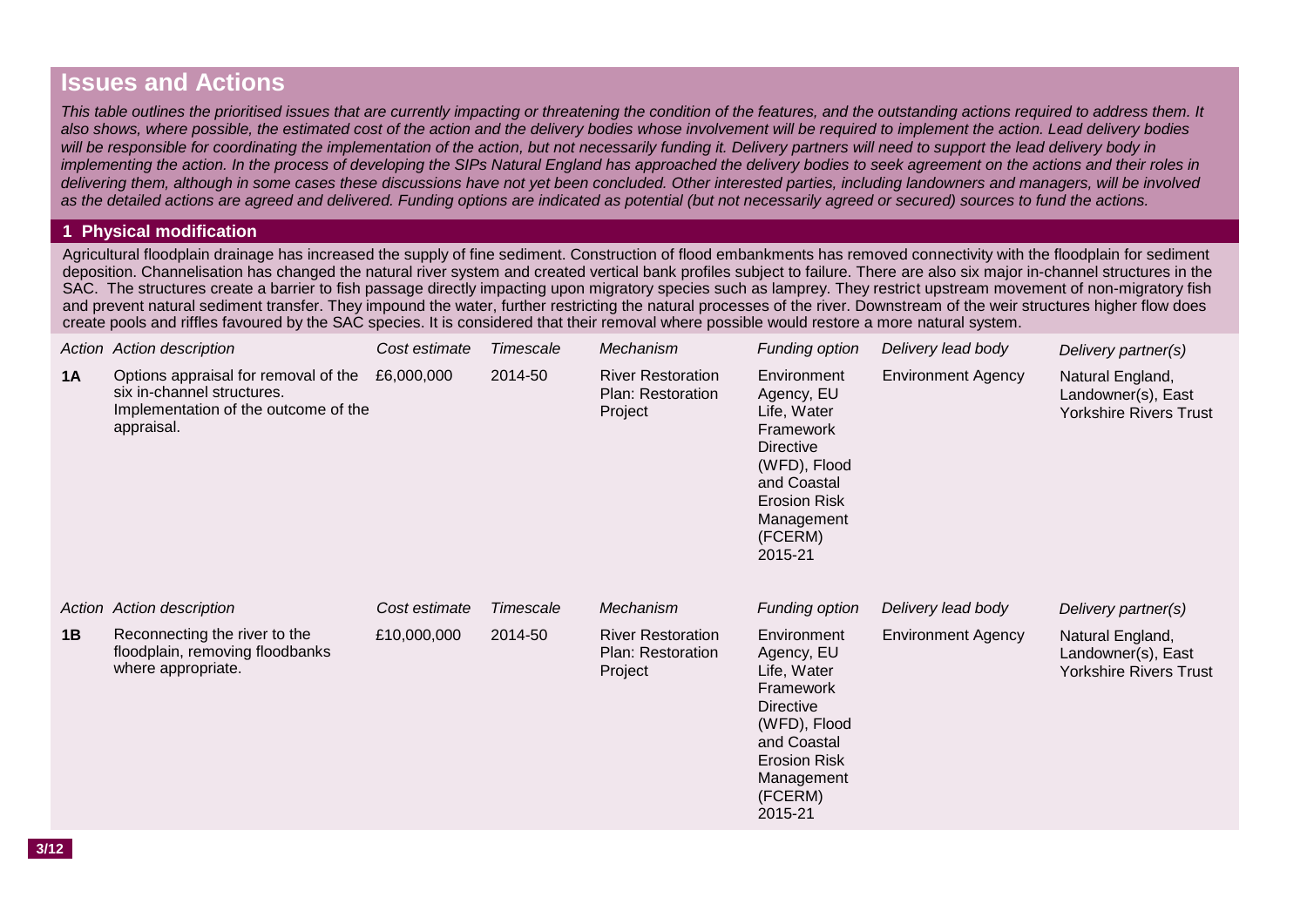| 1 <sup>C</sup> | Action Action description<br>Review of the River Restoration Plan. £10,000                                                  | Cost estimate                          | Timescale<br>2015    | Mechanism<br><b>River Restoration</b><br>Plan: Restoration<br>Project | <b>Funding option</b><br>Environment<br>Agency,<br>Natural<br>England | Delivery lead body<br>Natural England    | Delivery partner(s)<br><b>Environment Agency</b> |
|----------------|-----------------------------------------------------------------------------------------------------------------------------|----------------------------------------|----------------------|-----------------------------------------------------------------------|-----------------------------------------------------------------------|------------------------------------------|--------------------------------------------------|
| 1 <sub>D</sub> | Action Action description<br>Development of S41 Priority Species<br>Actions for sea lamprey, river<br>lamprey and bullhead. | Cost estimate<br>Not yet<br>determined | Timescale<br>2015-20 | Mechanism<br>Mechanism not<br>identified / develop<br>mechanism       | <b>Funding option</b><br>Not yet<br>determined                        | Delivery lead body<br>Not yet determined | Delivery partner(s)<br>n/a                       |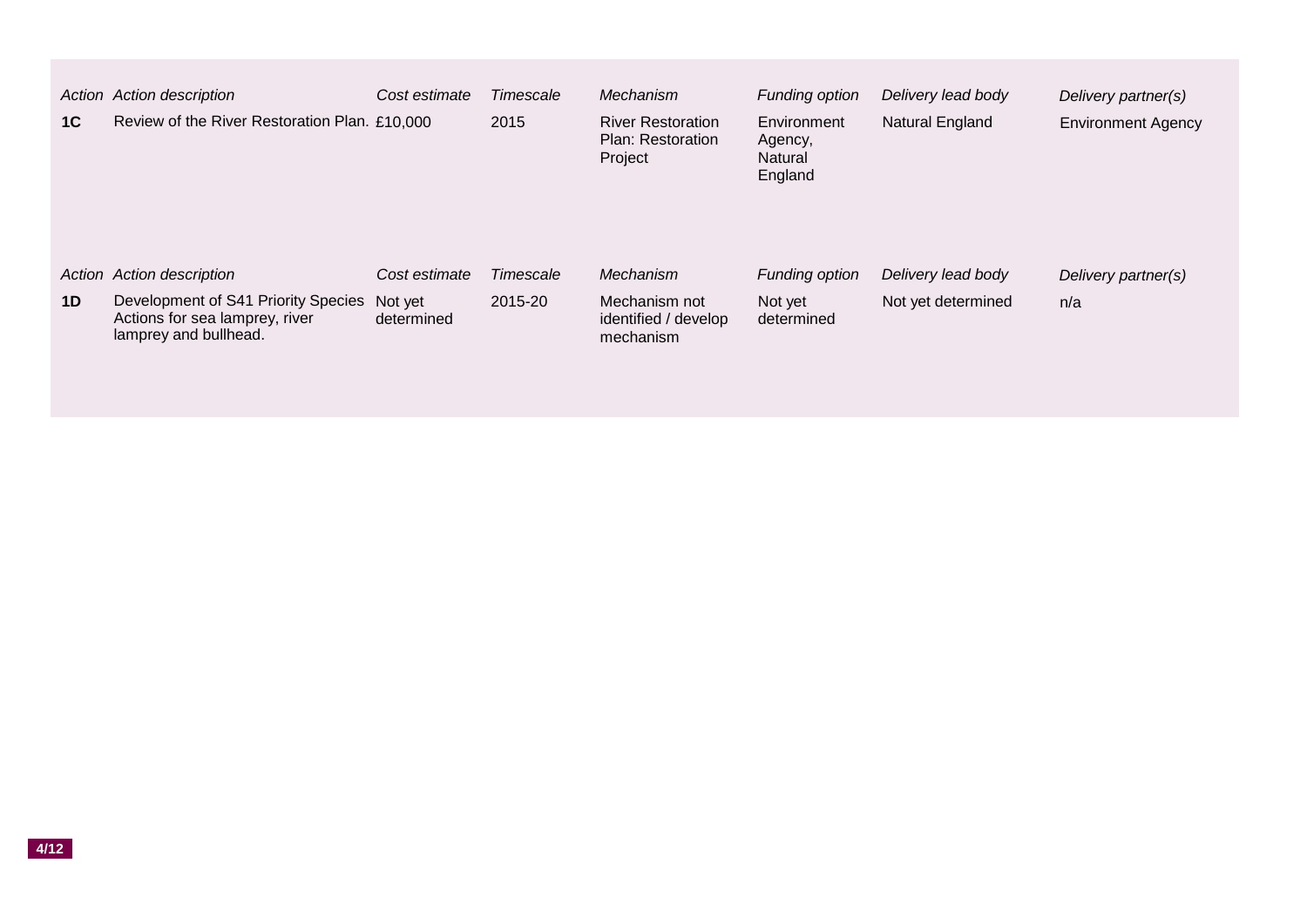#### **2 Water Pollution**

The agricultural soils of the Derwent Catchment are highly erodible and are thought to be the dominant source of sediment input into the system, entering via run-off and directly supplied by agricultural drainage systems. Cattle trampling in some riverbank areas also causes a direct input. Discharges vary in nature with some not being treated, which can have implications for the water quality required to support the interest features.

|    | Action Action description                                                                                       | Cost estimate         | Timescale | Mechanism                                   | <b>Funding option</b>                                                                                                                                                                                                 | Delivery lead body        | Delivery partner(s)                                          |
|----|-----------------------------------------------------------------------------------------------------------------|-----------------------|-----------|---------------------------------------------|-----------------------------------------------------------------------------------------------------------------------------------------------------------------------------------------------------------------------|---------------------------|--------------------------------------------------------------|
| 2A | Reduction of sediment entering the<br>river by implementing the actions of<br>the Diffuse Water Pollution Plan. | Not yet<br>determined | 2014-21   | Diffuse Water<br><b>Pollution Plan</b>      | Environment<br>Agency, EU<br>Life, Natural<br>England,<br>Rural<br>Development<br>Programme<br>(RDPE),<br>Water<br>Framework<br><b>Directive</b><br>(WFD), AMP<br>process,<br>Catchment<br>Sensitive<br>Farming (CSF) | Natural England           | Environment Agency,<br><b>East Yorkshire Rivers</b><br>Trust |
|    | Action Action description                                                                                       | Cost estimate         | Timescale | Mechanism                                   | Funding option                                                                                                                                                                                                        | Delivery lead body        | Delivery partner(s)                                          |
| 2B | Management of discharges in line<br>with Common Standards Monitoring<br>Guidance agreed flow targets.           | £10,000               | 2014-50   | Investigation /<br>Research /<br>Monitoring | Not yet<br>determined                                                                                                                                                                                                 | <b>Environment Agency</b> | n/a                                                          |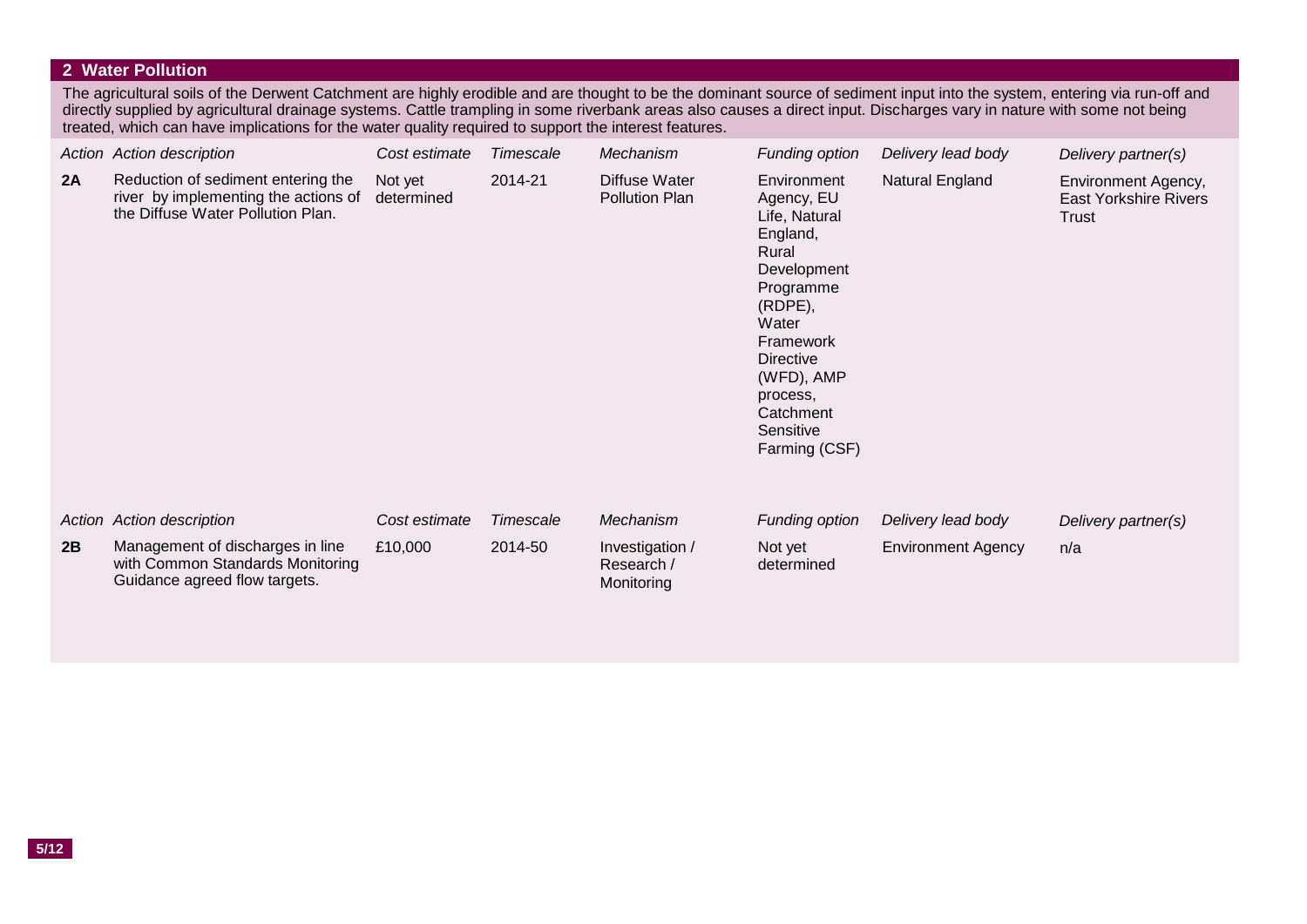|    | Action Action description                                                                                                                                                                                                                                                                                                                                                                                                                                                                           | Cost estimate         | Timescale | Mechanism                                                                        | <b>Funding option</b>                                                                                    | Delivery lead body        | Delivery partner(s)                                    |
|----|-----------------------------------------------------------------------------------------------------------------------------------------------------------------------------------------------------------------------------------------------------------------------------------------------------------------------------------------------------------------------------------------------------------------------------------------------------------------------------------------------------|-----------------------|-----------|----------------------------------------------------------------------------------|----------------------------------------------------------------------------------------------------------|---------------------------|--------------------------------------------------------|
| 2C | Implementation of S41 Priority<br>Species Actions for otter and<br>development of actions for sea<br>lamprey, river lamprey and bullhead.                                                                                                                                                                                                                                                                                                                                                           | Not yet<br>determined | 2015-20   | Mechanism not<br>identified / develop<br>mechanism                               | Not yet<br>determined                                                                                    | Not yet determined        | n/a                                                    |
|    | Action Action description                                                                                                                                                                                                                                                                                                                                                                                                                                                                           | Cost estimate         | Timescale | Mechanism                                                                        | <b>Funding option</b>                                                                                    | Delivery lead body        | Delivery partner(s)                                    |
| 2D | Further investigate or identify actions<br>required to meet the conservation<br>objective for the River Derwent, to be<br>implemented in the third round of<br>River Basin Management Planning<br>(RBMP3) from 2021.                                                                                                                                                                                                                                                                                | Not yet<br>determined | 2015-21   | Investigation /<br>Research /<br>Monitoring                                      | Not yet<br>determined                                                                                    | <b>Environment Agency</b> | Natural England                                        |
|    | 3 Invasive species                                                                                                                                                                                                                                                                                                                                                                                                                                                                                  |                       |           |                                                                                  |                                                                                                          |                           |                                                        |
|    | Himalayan balsam is outcompeting marginal vegetation. Dieback in winter leads to bare ground subject to increased erosion and run-off into the river thereby increasing<br>sediment loads. High levels of silt in the system leads to the smothering of aquatic plants (which require relatively clear, fast-flowing water), and smothering of lamprey and<br>bullhead spawning areas (where clean, stable gravels are required). There are also problems with Giant Hogweed and Japanese Knotweed. |                       |           |                                                                                  |                                                                                                          |                           |                                                        |
|    | Action Action description                                                                                                                                                                                                                                                                                                                                                                                                                                                                           | Cost estimate         | Timescale | Mechanism                                                                        | Funding option                                                                                           | Delivery lead body        | Delivery partner(s)                                    |
| 3A | Development and implementation of<br>a catchment wide Invasive Non-<br>Native Species control programme.                                                                                                                                                                                                                                                                                                                                                                                            | £50,000               | 2014-21   | <b>Invasive Control</b><br>Plan: Invasive<br><b>Species Control</b><br>Programme | Environment<br>Agency, EU<br>Life, Water<br>Framework<br><b>Directive</b><br>(WFD), Flood<br>and Coastal | <b>Environment Agency</b> | Natural England, East<br><b>Yorkshire Rivers Trust</b> |

Erosion Risk Management (FCERM) 2015-21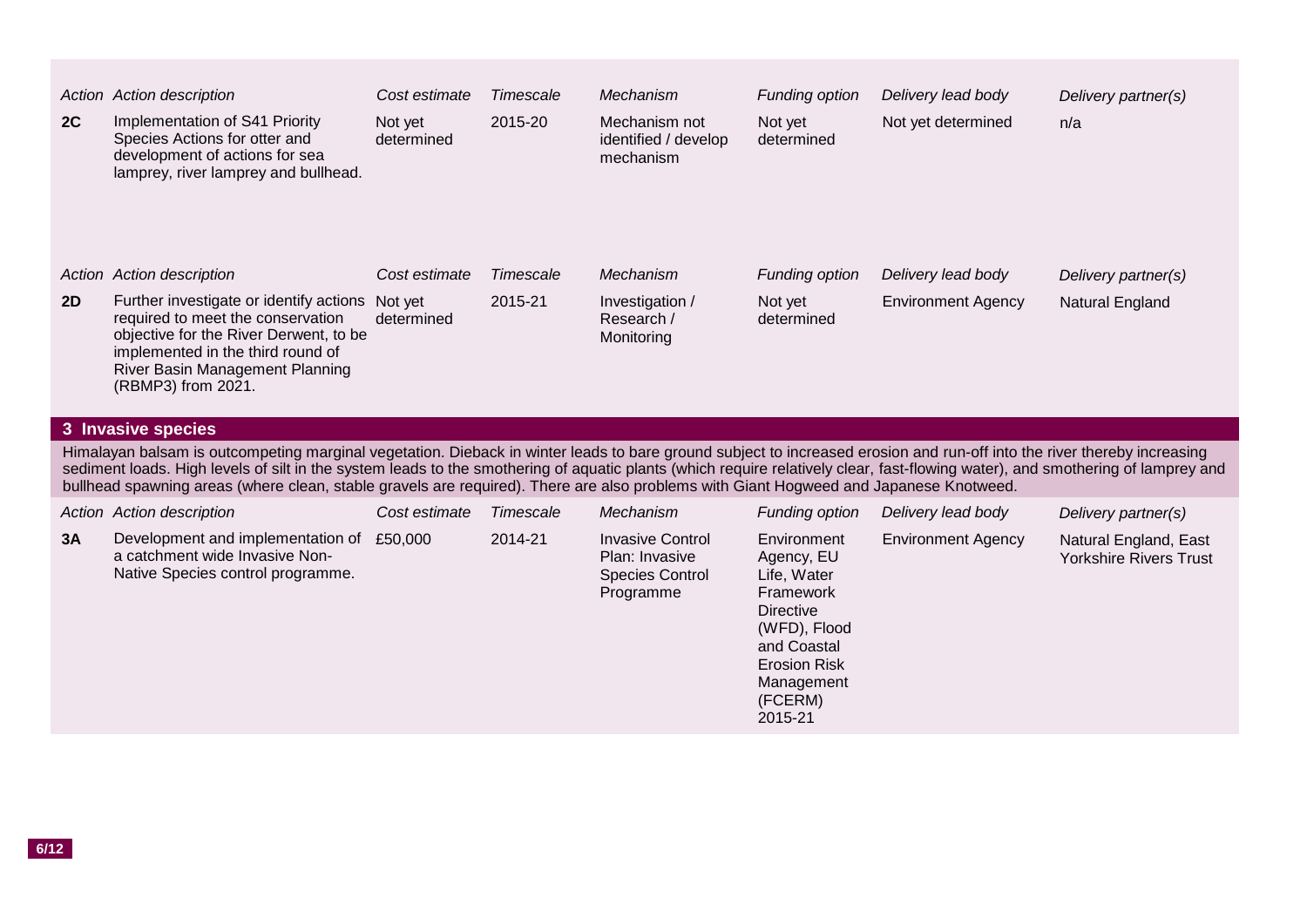|    | Action Action description                                                                      | Cost estimate         | Timescale | Mechanism                                          | Funding option        | Delivery lead body | Delivery partner(s) |
|----|------------------------------------------------------------------------------------------------|-----------------------|-----------|----------------------------------------------------|-----------------------|--------------------|---------------------|
| 3B | Development of S41 Priority Species<br>Actions for sea lamprey, river<br>lamprey and bullhead. | Not vet<br>determined | 2015-20   | Mechanism not<br>identified / develop<br>mechanism | Not yet<br>determined | Not yet determined | n/a                 |

#### **4 Change in land management**

Changes in management of riparian habitats adjacent to the river and its tributaries could lead to increased sediment loads in the river. High levels of silt in the system leads to the smothering of aquatic plants (which require relatively clear, fast-flowing water) and smothering of lamprey and bullhead spawning areas (where clean, stable gravels are required).

|           | Action Action description                                                                      | Cost estimate         | Timescale | Mechanism                                                                                                                                                                  | Funding option        | Delivery lead body    | Delivery partner(s) |
|-----------|------------------------------------------------------------------------------------------------|-----------------------|-----------|----------------------------------------------------------------------------------------------------------------------------------------------------------------------------|-----------------------|-----------------------|---------------------|
| <b>4A</b> | Implementation of appropriate<br>riparian management.                                          | Not yet<br>determined | 2014-21   | <b>Rural Development</b><br>Programme for<br>England (RDPE):<br>Common<br><b>Agricultural Policy</b><br>2014-20 (New<br><b>Environmental Land</b><br>Management<br>Scheme) | Natural<br>England    | Natural England (CSF) | n/a                 |
|           | Action Action description                                                                      | Cost estimate         | Timescale | Mechanism                                                                                                                                                                  | Funding option        | Delivery lead body    | Delivery partner(s) |
| 4B        | Development of S41 Priority Species<br>Actions for sea lamprey, river<br>lamprey and bullhead. | Not yet<br>determined | 2015-20   | Mechanism not<br>identified / develop<br>mechanism                                                                                                                         | Not yet<br>determined | Not yet determined    | n/a                 |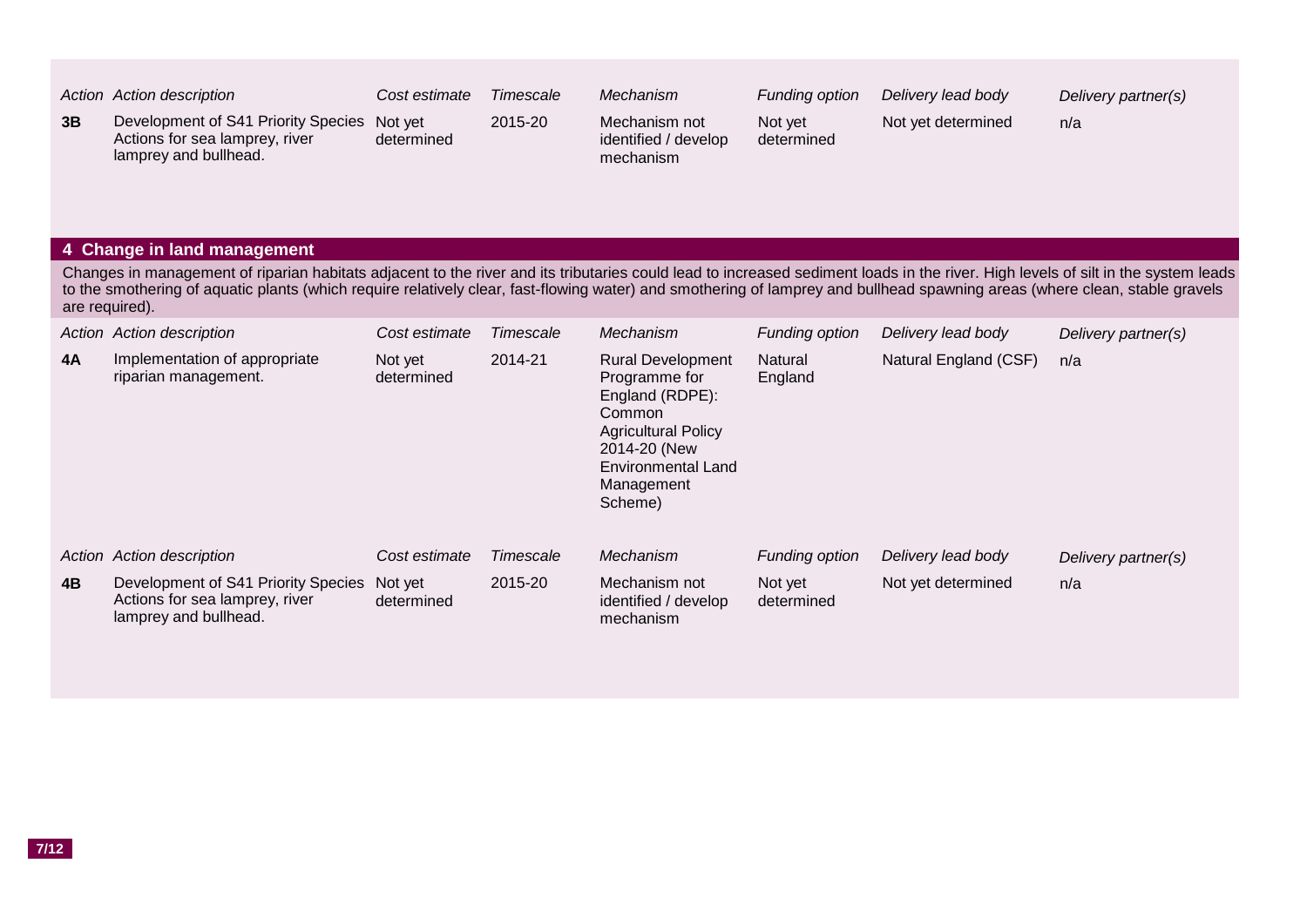|           | 5 Water abstraction                                                                                 |               |           |                                             |                       |                           |                     |  |  |
|-----------|-----------------------------------------------------------------------------------------------------|---------------|-----------|---------------------------------------------|-----------------------|---------------------------|---------------------|--|--|
|           | Over-abstraction can lead to reduced flow with negative implications for the SAC interest features. |               |           |                                             |                       |                           |                     |  |  |
|           | Action Action description                                                                           | Cost estimate | Timescale | Mechanism                                   | Funding option        | Delivery lead body        | Delivery partner(s) |  |  |
| <b>5A</b> | Management of abstractions in line<br>with Common Standards Monitoring<br>agreed flow targets.      | £10,000       | 2014-50   | Investigation /<br>Research /<br>Monitoring | Not yet<br>determined | <b>Environment Agency</b> | n/a                 |  |  |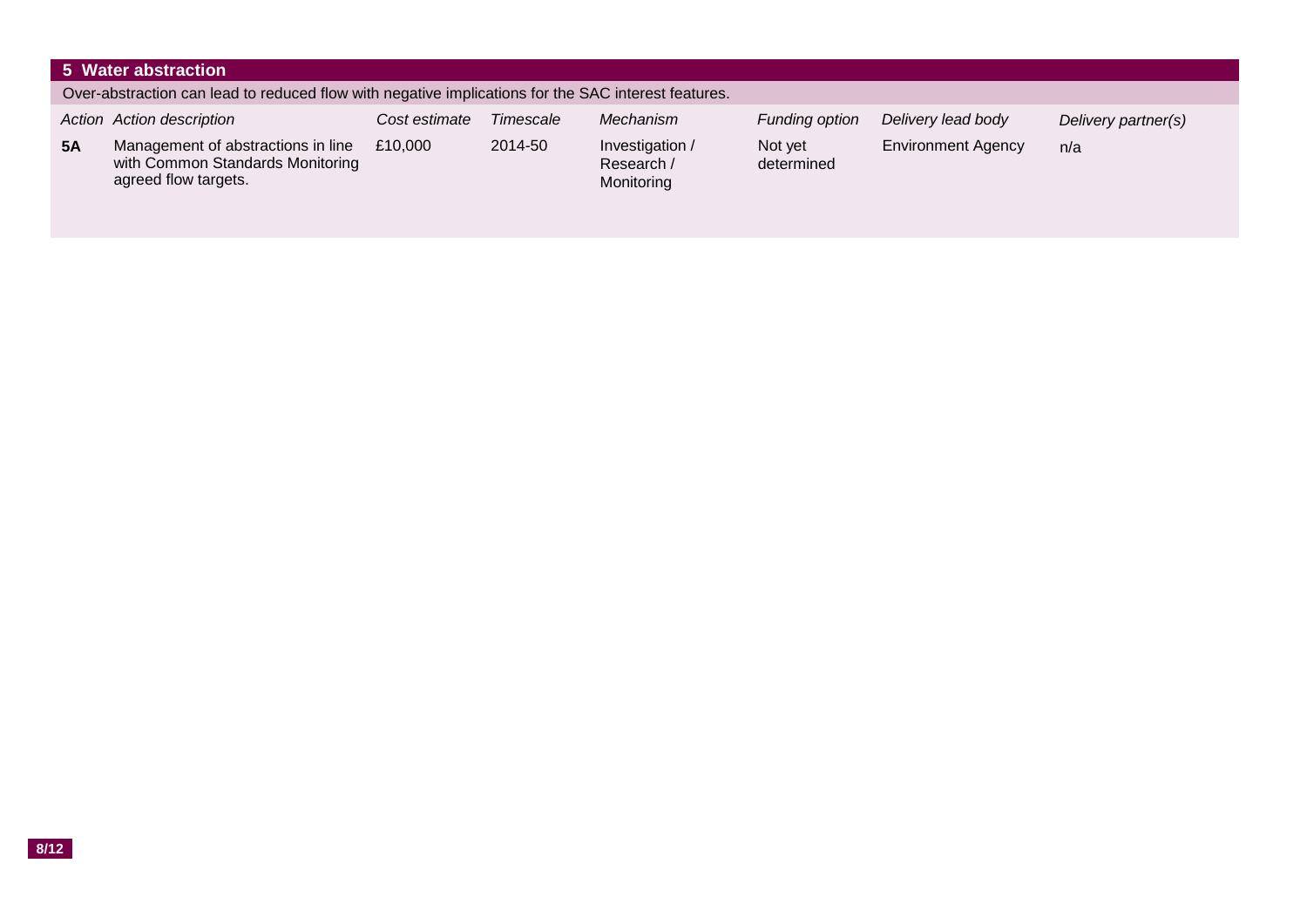# **Site details**

*The tables in this section contain site-relevant contextual information and links*

| <b>Qualifying features</b><br>#UK Special responsibility |                                                                                                                         |
|----------------------------------------------------------|-------------------------------------------------------------------------------------------------------------------------|
| <b>River Derwent SAC</b>                                 | S1095 Petromyzon marinus: Sea lamprey                                                                                   |
|                                                          | H3260 Water courses of plain to montane levels with the Ranunculion fluitantis and Callitricho-Batrachion<br>vegetation |
|                                                          | S1099 Lampetra fluviatilis: River lamprey                                                                               |
|                                                          | S1163 Cottus gobio: Bullhead                                                                                            |
|                                                          | S1355 Lutra lutra: Otter                                                                                                |
| <b>Site location and links</b>                           |                                                                                                                         |
|                                                          |                                                                                                                         |
| <b>River Derwent SAC</b>                                 |                                                                                                                         |
| $Area(ha)$ $A11$ 23<br>Grid reference SE704474           | Man link                                                                                                                |

| Area (ha) 411.23<br>Grid reference SE704474 | <b>Map link</b>                                                    |
|---------------------------------------------|--------------------------------------------------------------------|
| <b>Local Authorities</b>                    | East Riding of Yorkshire; North Yorkshire; York                    |
| <b>Site Conservation Objectives</b>         | <b>European Site Conservation Objectives for River Derwent SAC</b> |
| European Marine Site conservation advice    | n/a                                                                |
| Regulation 33/35 Package                    | n/a                                                                |
| Marine Management Organisation site plan    | n/a                                                                |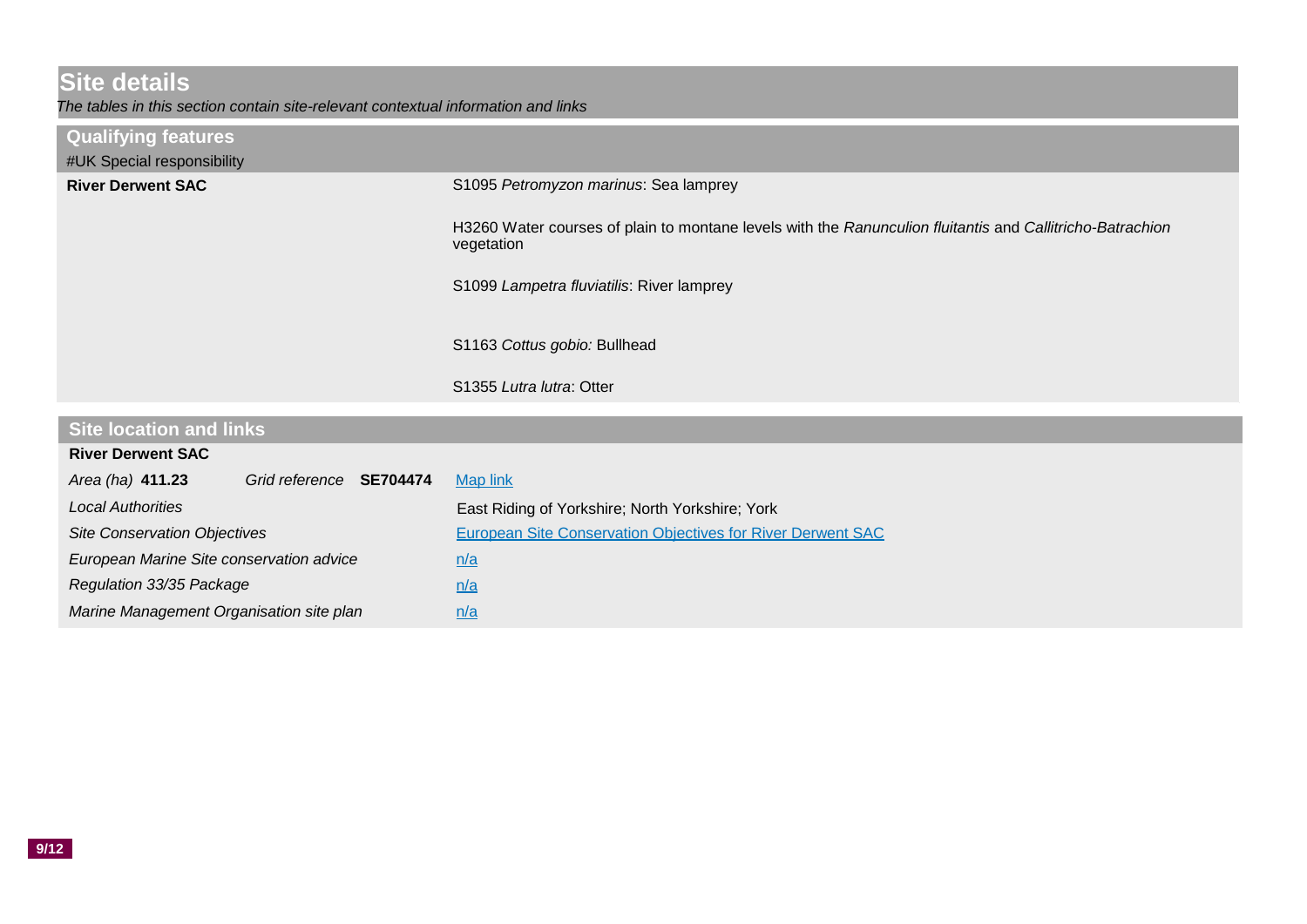#### **Water Framework Directive (WFD)**

*The Water Framework Directive (WFD) provides the main framework for managing the water environment throughout Europe. Under the WFD a management plan must be developed for each river basin district. The River Basin Management Plans (RMBP) include a summary of the measures needed for water dependent Natura 2000 sites to meet their conservation objectives. For the second round of RBMPs, SIPs are being used to capture the priorities and new measures required for water dependent habitats on Natura 2000 sites. SIP actions for non-water dependent sites/habitats do not form part of the RBMPs and associated consultation.*

*Additional information is provided on targets for flow and some water quality parameters, in order to meet the conservation objectives for certain Natura 2000 sites. The relevant targets are identified in the revised conservation objectives document (see link to PDF below).*

*These targets have been revised for a number of Natura 2000 rivers and lakes, following a review by the conservation agencies of Common Standards Monitoring*  Guidance. For rivers, this is done through local discussions between Natural England and Environment Agency staff. For lake sites, the only parameter where *alignment of standards was reviewed was phosphorus and so this work was undertaken jointly at a national level.* 

*The linked PDF documents include the proposed target values, and also set out an 'interim progress goal', that will need to be achieved by 2021. Where sufficient information is available the document also identifies a timescale for achievement of the longer-term target. For any sites where it has not been possible to agree* specific targets, usually because further technical work is required, these will be indicated in the documents by an asterisk. For further information please see Part 2 of *the River Basin Plan*

#### **River Derwent SAC**

| River basin                                                                 | Humber                                                                        | <b>Humber RBMP</b>                                                                                                                                                 |
|-----------------------------------------------------------------------------|-------------------------------------------------------------------------------|--------------------------------------------------------------------------------------------------------------------------------------------------------------------|
| <b>WFD Management catchment</b>                                             | Derwent (Humber)                                                              |                                                                                                                                                                    |
| WFD Waterbody ID (Cycle 2 draft)                                            | GB104027068312, GB104027068313                                                | GB104027063420, GB104027063430, GB104027063440, GB104027063510, GB104027063550,<br>GB104027063570, GB104027063580, GB104027063630, GB104027067750, GB104027068311, |
| <b>Locally revised Conservation Objectives</b>                              | Moving towards common standards monitoring<br>guidance targets for SAC rivers |                                                                                                                                                                    |
| Additional information on locally revised<br><b>Conservation Objectives</b> | n/a                                                                           |                                                                                                                                                                    |
| EA/ NE agreed RBMP lake SAC targets                                         | n/a                                                                           |                                                                                                                                                                    |
| <b>River Restoration Plan</b>                                               |                                                                               |                                                                                                                                                                    |
|                                                                             |                                                                               | Source of information on river restoration plans for SAC rivers where these are in place or planned, with links to documentation where this is available.          |
| <i><u> Mohnago link: Postoring Dosignatod Pivors</u></i>                    | <b>Doctoring Docianated Divorcing</b>                                         |                                                                                                                                                                    |

[Restoring Designated Rivers](http://www.therrc.co.uk/rrc_designated.php) [Derwent SSSI and SAC](http://www.therrc.co.uk/DesignatedRivers/Proformas/Derwent_Y.pdf) *Webpage link: Restoring Designated Rivers River Restoration Plan document*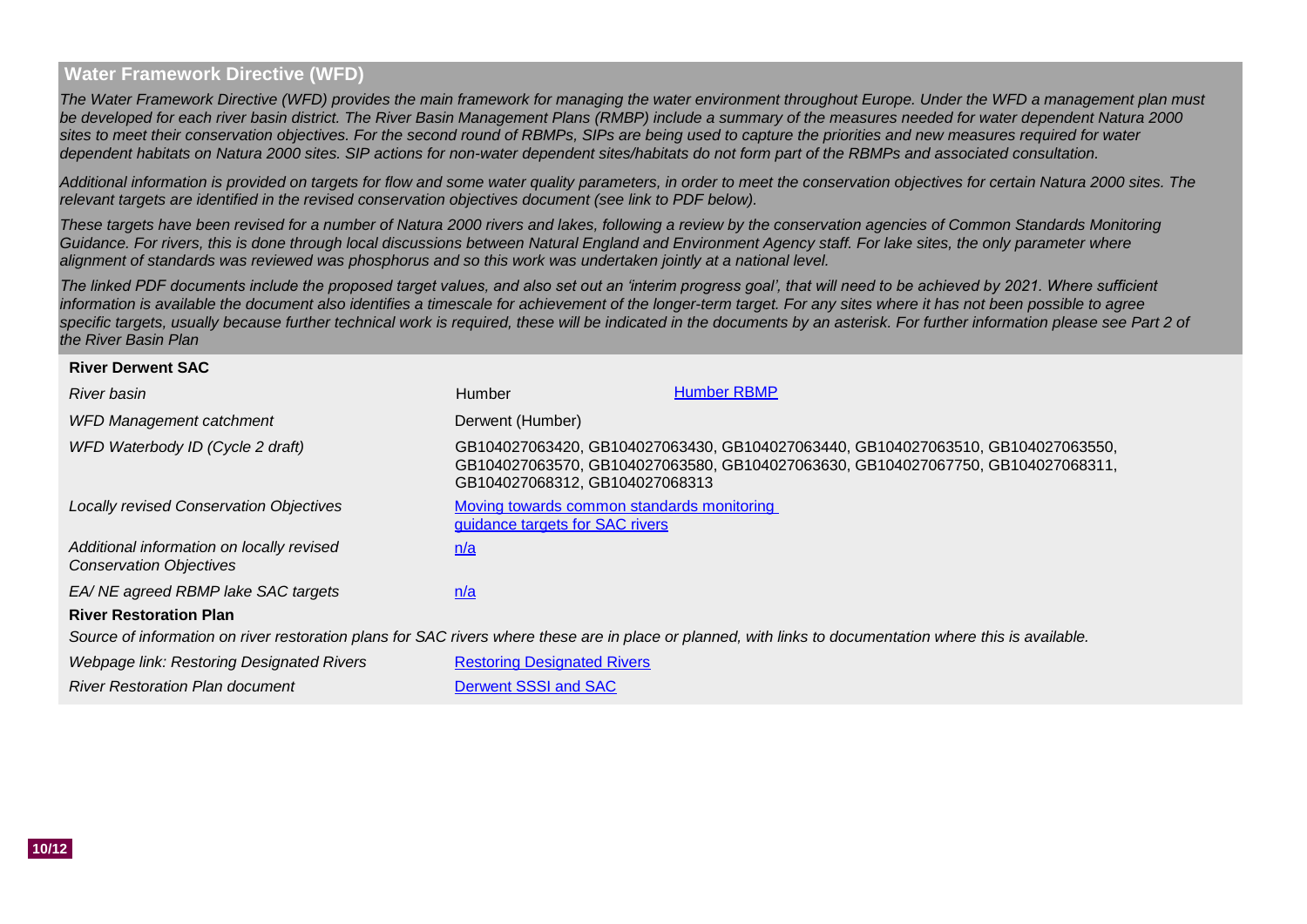## **Overlapping or adjacent protected sites**

| Site(s) of Special Scientific Interest (SSSI)                          |                           |
|------------------------------------------------------------------------|---------------------------|
| <b>River Derwent SAC</b>                                               | <b>River Derwent SSSI</b> |
|                                                                        | <b>Newton Mask SSSI</b>   |
| <b>National Nature Reserve (NNR)</b>                                   |                           |
| <b>River Derwent SAC</b>                                               | Lower Derwent Valley NNR  |
|                                                                        |                           |
| <b>Ramsar</b>                                                          |                           |
| <b>River Derwent SAC</b>                                               | Lower Derwent Valley      |
|                                                                        |                           |
| Special Areas of Conservation (SAC) and Special Protection Areas (SPA) |                           |
| <b>River Derwent SAC</b>                                               | Lower Derwent Valley SPA  |